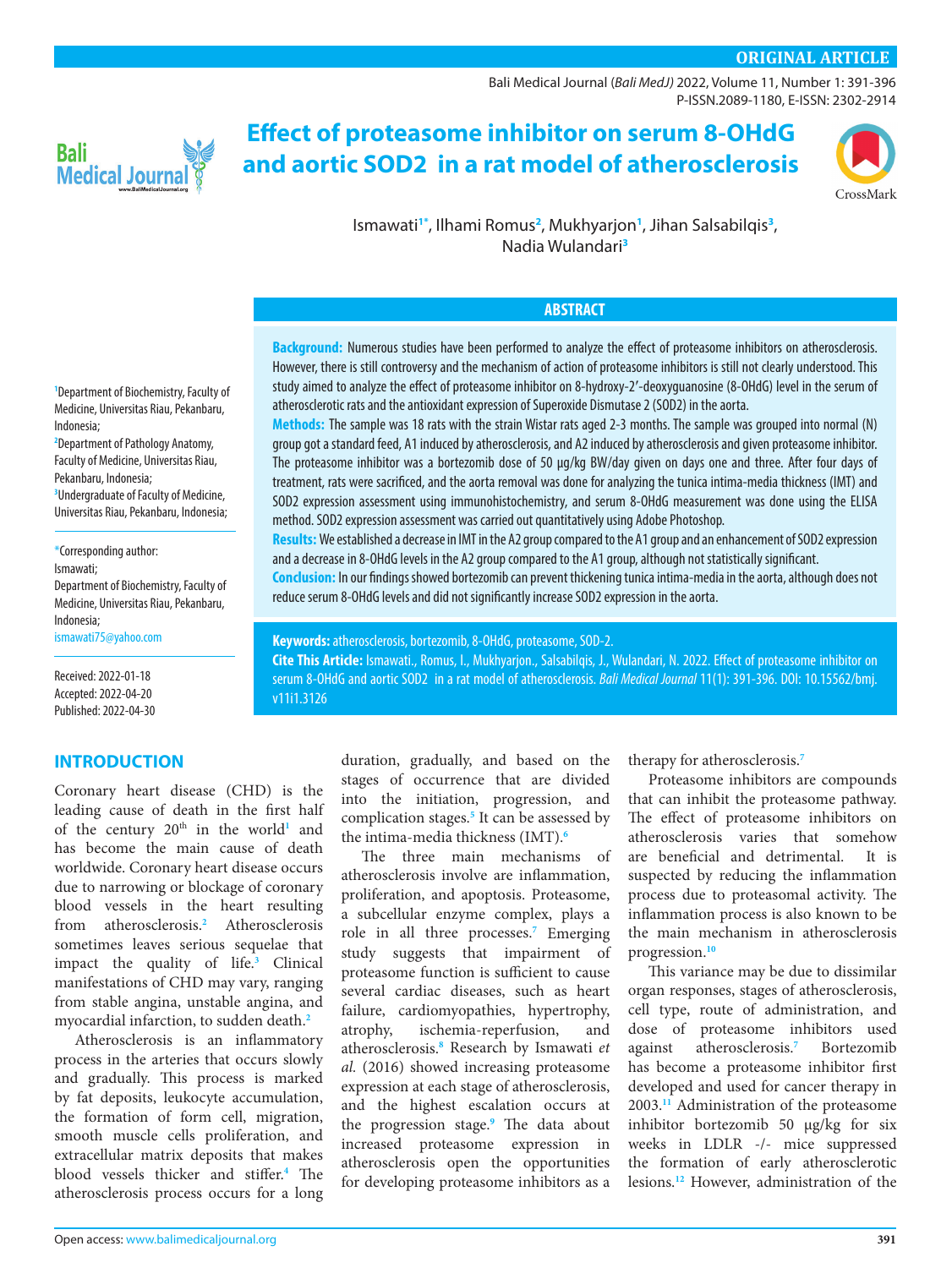same dose of bortezomib in LDLR -/- mice with advanced atherosclerotic lesions did not provide a therapeutic effect.**[12](#page-4-10)** Therefore, it is important to analyze the effect of bortezomib at a certain stage of atherosclerosis, in this case, the progression stage.<br>Oxidative stress

contributes to atherosclerosis.**[13](#page-4-11)[–16](#page-4-12)** Cell component damage becomes the source of it. Nowadays, the interaction of the C8 double bond on the guanine base will form 8-hydroxy-2′-deoxyguanosine (8- OHdG). It is a relatively stable product of DNA repair and is associated with various pathological conditions, such as cancer and cardiovascular disease.**[17](#page-5-2)** In addition, 8-OHdG is one of the most widely recognized biomarkers of oxidative damage of DNA in atherosclerosis.**[18](#page-5-3)**

Little research has been done on analyzing the antioxidant effects of proteasome inhibitors, and the results are still varied. Results are beneficial, and some are disadvantageous. Superoxide Dismutase 2 (SOD2) is the body's first defense against superoxide, a product of the electron transport chain. SOD2 deficiency causes mitochondrial dysfunction, increases mitochondrial DNA damage, and accelerates atherosclerosis in ApoE-KO mice.**[19](#page-5-4)** The research conducted by Ludwig *et al.* (2009) obtained the antioxidant effect of low doses of a proteasome inhibitor in reducing superoxide and malondialdehyde (MDA) levels in a rat model of hypertension.**[7](#page-4-5)** In vitro research by Dreger *et al.* also obtained that proteasome inhibitors protect vascular cells against oxidative stress by increasing the antioxidant superoxide dismutase (SOD) expression.**[20](#page-0-1)**

The potential development of proteasome inhibitors as a therapy for atherosclerosis makes the effects of therapy and its mechanism of action very interesting to analyze. However, It is necessary to concern with the dose and stage of atherosclerosis. The current study has been designed to figure out more about the antioxidant effect of bortezomib on serum 8-OHdG concentrations and the expression of aortic superoxide dismutase (SOD) antioxidant in atherosclerotic progression-stage rats. In addition, evaluating the formation of atherosclerosis

in certain stages, and the effect of atherosclerosis modality is accurately using the histological feature. This research becomes a basis for the development of proteasome inhibitors for atherosclerosis therapy. Thus, this study aimed to analyze the effect of proteasome inhibitor on 8-hydroxy-2′-deoxyguanosine (8-OHdG) level in the serum of atherosclerotic rats and the antioxidant expression of Superoxide Dismutase 2 (SOD2) in the aorta.

## **MATERIAL AND METHODS**

#### *Research design*

This experimental study with a posttestonly control design used 18 male Wistar rats aged 2-to 3 months that were classified into three groups equally. The total sample was using Kemas sampling calculation. The formula has been used was (t-1) (r-1) > 15. The normal group (N) was rats given standard food only, A1 was the group of rats induced by atherosclerosis, and group A2 was the group of rats induced by atherosclerosis and given proteasome inhibitor. For minimizing the bias, all of the samples have been standardized and the treatment of samples in certain groups is similar.

#### *Experimental animal treatment*

The treatment of experimental animals in this study followed the Helsinki convention. The rats were kept in proper cages, well ventilated, and kept clean. Food and drink were provided ad libitum, checked, and supplemented daily. Atherosclerosis was induced using an atherogenic diet (2% cholesterol, 5% goat fat, 0.2% cholic acid) and oral administration of vitamin D3 (700,000 IU/kg). Vitamin D3 was given orally on day 1 through gastric intubation. The treatment was given for four days to obtain atherosclerosis in the progressive stage.**[9](#page-4-7)** Bortezomib 50 µg/kg BW/day was administered intraperitoneally on the first and third days.

# *Intima-Media Thickness (IMT) assessment*

Abdominal aortic sampling was performed after the anesthesia process using ether. Abdominal aortic fixation was performed using a formalin buffer. Hematoxylineosin (HE) staining was performed for the IMT assessment. The analysis was carried out using a light microscope at 5 points, and the mean value was calculated. The examination was carried out at 100X magnification using an application on the microscope (Leica).**[21](#page-5-0)**

#### *Serum 8-OHdG assessment*

Blood was taken from the heart and stored in tubes. The blood was then centrifuged at 3000 rpm to obtain the serum and then stored in a refrigerator at -80 °C until measurement. Serum 8-OHdG concentration was measured using an ELISA kit (E-EL-0028, Elabscience Biotechnology Co., Ltd, Wuhan, China).

#### *Immunohistochemical assessment*

SOD2 expression in the aorta was assessed using an immunohistochemical technique following the procedure (ABclonal, MA, USA). The primary antibody used was a polyclonal antibody SOD2 (A1340, ABclonal, MA, USA). For the negative control was using phosphate-buffered saline (PBS).

Images in 2D were taken at 400x magnification, and seven images of each preparation were taken by using a microscope camera (Leica). Further, the percentage of area and intensity were assessed using Adobe Photoshop CS3 software. The percentage area shows the expression breadth, and the intensity describes the concentration<sup>[22](#page-5-1)</sup>

#### *Statistical analysis*

Statistical analyses for SOD2 intensity, percentage of SOD2 area, IMT, and 8-OHdG levels were using the ANOVA test. For the percentages of SOD2 area and IMT, post hoc analysis using LSD was conducted. The p-value below 0.05 was considered statistically significant.

#### **RESULTS**

#### *Effects of proteasome inhibitor on IMT*

The assessment results showed that the highest IMT was in the atherosclerosis group (A1), while the lowest was in the normal group (N). Administration of bortezomib 50 µg/kg BW/day on the first and third day could reduce the thickening of tunica intima-media, and the reduction was statistically significant [\(Table 1\)](#page-2-0).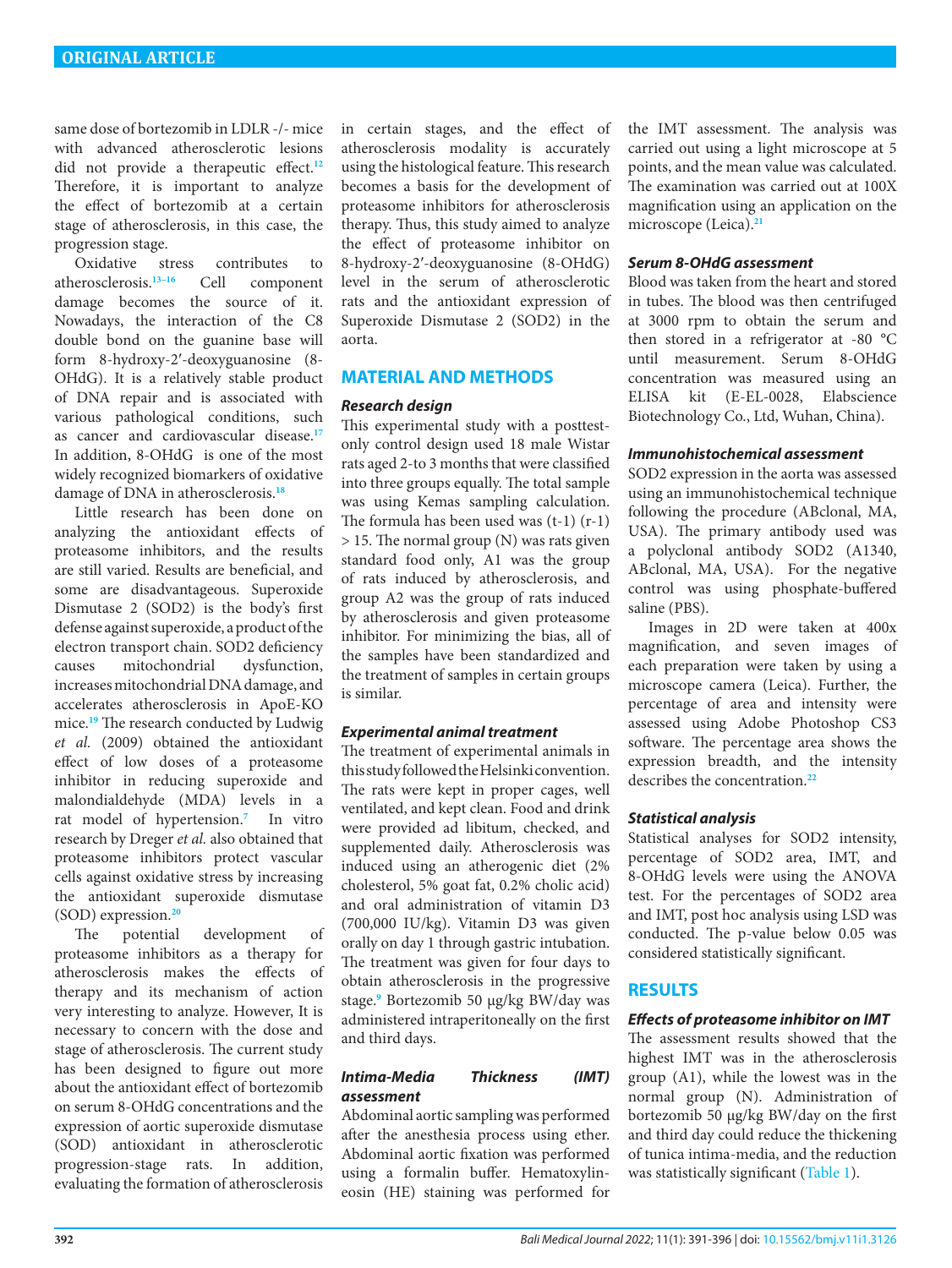Microscopic examination showed thickening tunica intima-media in the atherosclerosis group (A1). Meanwhile, in the atherosclerosis group given bortezomib, the thickness of the tunica intima-media was nearly the same as the normal group (N). Histopathological examination results in the atherosclerosisinduced groups showed smooth muscle proliferation and calcification. The atherosclerotic group given bortezomib

showed milder atherosclerotic lesions [\(figure 1](#page-2-1)).

#### *Effect of proteasome inhibitor on 8-OHdG concentration*

The mean concentration of serum 8-OHdG in each group was shown in [figure 2.](#page-3-1) The normal group had the lowest mean concentration of serum 8-OHdG, equal to 7.31 ng/mL, and the highest concentration of serum 8-OHdG was

<span id="page-2-0"></span>**Table 1. Intima-Media Thickness (IMT) in all groups.**

| <b>Group</b> | $IMT$ (mm)        | p-value                |
|--------------|-------------------|------------------------|
| N            | $0.072 \pm 0.002$ |                        |
| A1           | $0.093 \pm 0.003$ | ${<}0.05^{\mathrm{a}}$ |
| A2           | $0.075 \pm 0.003$ | $< 0.05^{\rm b}$       |

The value is the mean±SD. (a )Compared to group N. (b)Compared to group A1



<span id="page-2-1"></span>Figure 1. Aortic histopathology, hematoxylin-eosin stain (A,B,C: x100 original magnification, D:x400 original magnification). A: N (normal group); B: A1 (atherosclerosis-induced group); C: A2 (atherosclerosis-induced group and given bortezomib.). 1: smooth muscle proliferation; 2: calcification.

in the atherosclerosis group, equal to 10.56 ng/mL. The increasing 8OHdG concentration in the atherosclerosis group was the opposite in the atherosclerotic group given bortezomib, although this difference was not statistically significant.

# *Effect of proteasome inhibitor on SOD2 expression*

The decrease in SOD-2 expression was significant in the atherosclerosis group compared to the normal group in this study. This decrease can be seen from the difference in the area percentage in the atherosclerosis group compared to the normal group, although the intensity is similar. The expression of SOD2 in the atherosclerosis+bortezomib group was higher than that in the atherosclerosis group but was not statistically significant ([Figure 3](#page-3-0)).

The expressions of SOD2 were seen in the endothelium, intima, and tunica media in all three groups, but in the atherosclerosis group, it was more concentrated in the tunica media. [\(Figure](#page-4-13) [4\)](#page-4-13).

# **DISCUSSION**

The atherosclerosis model in this study had developed and established in the previous study. Induction of atherosclerosis using an atherogenic diet (2% cholesterol, 5% goat fat, 0.2% cholic acid) and oral administration of vitamin D3 (700,000 IU/kg) for four days succeeded in obtaining atherosclerotic lesion at the progression stage.**[9](#page-4-7)** In the current study, histopathological examination results in the atherosclerosis-induced groups showed smooth muscle proliferation and calcification which are the characteristics of the atherosclerosis progression stage.

In this study, a decrease in IMT was found in the atherosclerosis group given proteasome inhibitors, which showed the potential anti-atherosclerosis effect of this proteasome inhibitor. The thickness of the tunica intima-media reflects the atherosclerosis process and is used as a predictor of cardiovascular disease.**[6](#page-4-4)** The histopathological assessment also showed a decreasing lesion formation in the atherosclerotic group treated with bortezomib. Similar to Wilck *et al.'s* study that the formation of early atherogenic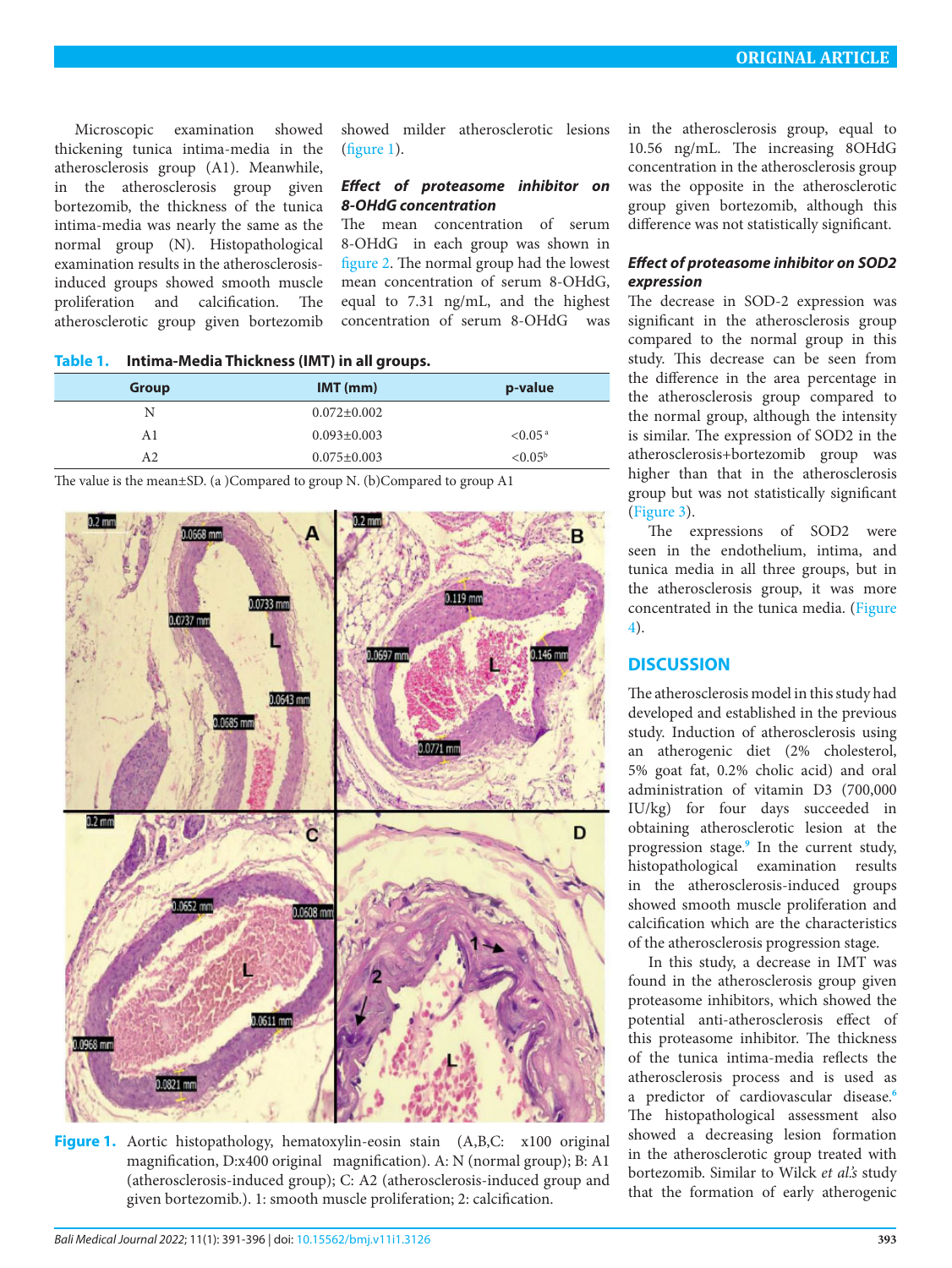lesions was suppressed by administering the bortezomib 50 µg/kg for 6 weeks in LDLR -/- mice.**[12](#page-4-10)**

The serum 8OHdG concentration in the atherosclerosis group was increasing compared to the normal group, although



<span id="page-3-1"></span>**Figure 2.** Graph of 8OHdG concentrations in various groups.

Note: N: normal group; A1: atherosclerosis-induced group; A2: atherosclerosis-induced group and given bortezomib.



<span id="page-3-0"></span>

Note: N: normal group; A1: atherosclerosis-induced group; A2: atherosclerosis-induced group and given bortezomib.

 $* = p < 0.05$  to the N group

not statistically significant. This result is different from the results of a study by Xiang *et al.* that serum 8-OHdG concentrations increased in coronary artery disease (CAD) patients, related to the severity of coronary artery stenosis.**[23](#page-5-5)** This difference may be due to the different stages of atherosclerosis studied. This study was still in the early stages of atherosclerosis progression so the increased oxidative stress might still be compensated by various antioxidants available. Oxidative stress depends on increased ROS production and antioxidant defense mechanisms.**[16](#page-4-12),[24](#page-5-6)**

Studies analyzing the effect of proteasome inhibitors (bortezomib) on oxidative stress markers, particularly 8-OHdG in atherosclerosis, are still very limited. Research by Wilck *et al.* found that bortezomib administration at a dose of 50 µg/kg Bortezomib in LDLR-/- mice could reduce the formation of superoxide, MDA, and protein carbonyl.**[12](#page-4-10)** Different results in this study showed that the administration of proteasome inhibitor did not significantly reduce the serum 8-OHdG concentration. The differences in results might due to the different animal models used and stages of atherosclerosis.**[7](#page-4-12)**

In this study, there was a decrease in the expression of the antioxidant SOD2 in the atherosclerosis group than in the normal group. These results are in line with studies on ApoE -/- mice that showed an increase in SOD2 followed by a decrease. SOD2 expression increases only in living cells but decreases in apoptotic cells or atherosclerotic lesions.**[25](#page-5-7)** It might be because the increased oxidative stress in atherosclerosis reduces the expression of antioxidants, including superoxide dismutase (SOD).**[26](#page-5-8)**

The administration of bortezomib in atherosclerotic rats in this study has not increased SOD2 expression significantly. Contrary to what was obtained by Dreger *et al*., proteasome inhibitors could protect vascular cells against oxidative stress by increasing the antioxidant superoxide dismutase (SOD1) expression in vitro. This difference might be due to differences in the type and administration method of proteasome inhibitors. In addition, the measurement of SOD2 expression in the aorta in this study also has limitations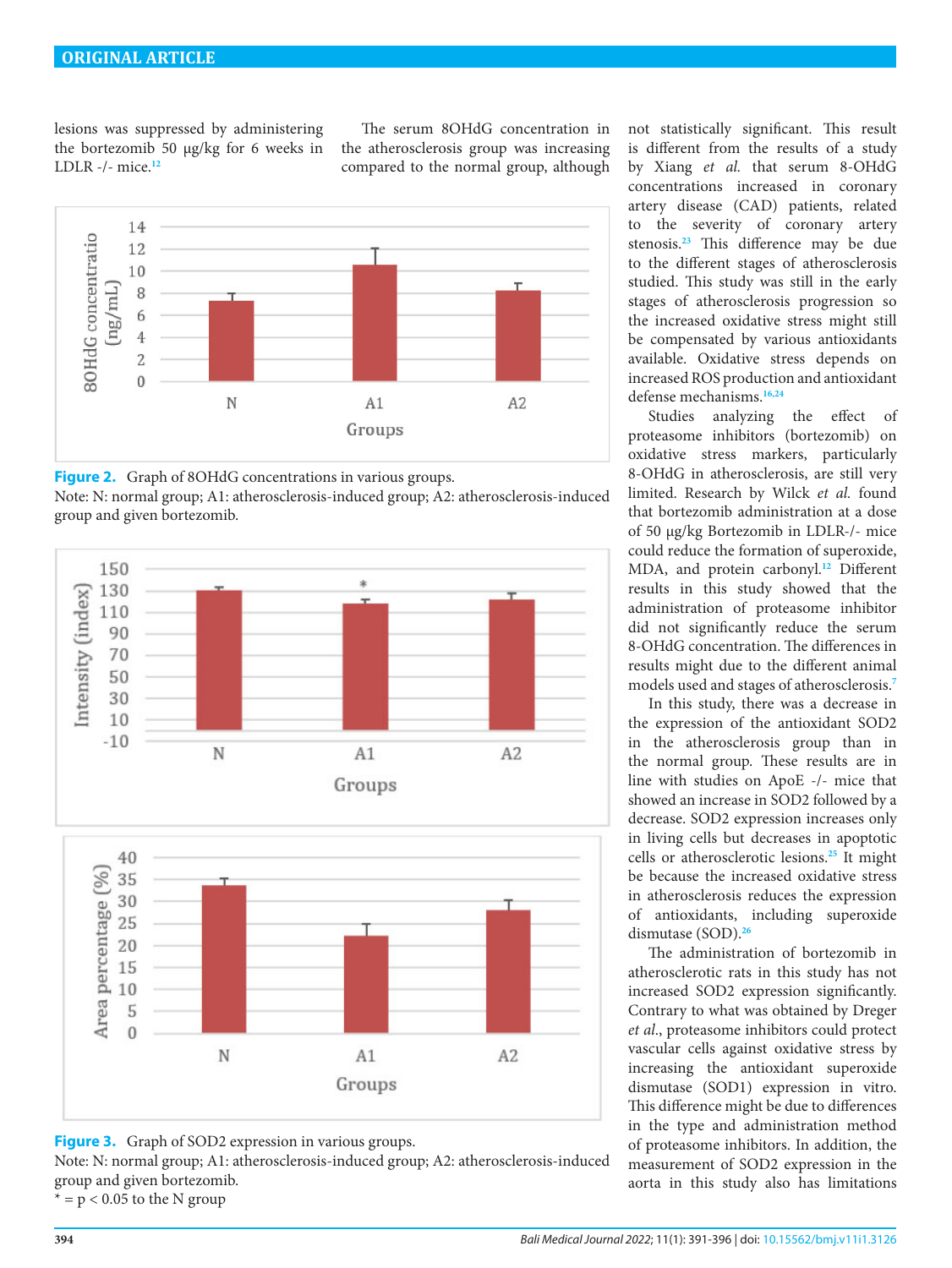

<span id="page-4-13"></span>**Figure 4.** Immunoreactivity of SOD2 in the aorta of rats.

Diaminobenzidine stains the SOD2 brown (black arrows). Slides were counterstained with hematoxylin, x100 original magnification.

Note: A: group N (normal group); B: Group A1 (atherosclerosis group); C: Group A2 (atero+bortezomib group); L: lumen side.

in assessing the function of an enzyme since assessing enzyme activity is more important. In measuring the enzyme expression or concentration, the inactive enzymes are also measured. In cancer, for example, the loss of SIRT will decrease SOD2 activity due to increased acetylation but does not affect the concentration of the SOD2 protein.**[16](#page-4-12)**

Although not statistically significant in intensity and area expression of SOD2, there are differences in the distribution of SOD2 expression between the atherosclerosis group and the atherosclerosis group given bortezomib. This study found that in the atherosclerosis group, SOD2 expression was dominant in tunica media, but in atherosclerosis given bortezomib, SOD2 expression was seen in the endothelium, intima, and tunica media. This indicates a possible role of SOD2 in overcoming atherosclerosis.

This study indicates that the main mechanism of action of bortezomib as an anti-atherosclerosis at the atherosclerosis progression stage is might not through the antioxidative pathway but the antiinflammatory pathway. A study by Wilck *et al.* showed that bortezomib has an antiinflammatory effect through a decrease in VCAM-1 expression in atherosclerotic mice, as seen by a decrease in plasma MCP-1 and IL-6.**[12](#page-4-10)** Another possibility is the bortezomib effect on the increase of other antioxidants in blood vessels or other tissues so that the overall role in compensating for the increased oxidative stress at this stage of atherosclerosis.**[16](#page-4-12)** Research in normal mice shows that

SOD2 is highly expressed in the heart and muscles.**[27](#page-5-9)**

The limitation of our study is this study was conducted with post-group only, thus we do not know the baseline level of 8-OHdG serum. The stages of atherosclerosis are not involved in variable evaluation in this study, thus we could not know whether there are variations in levels at each stage.

#### **CONCLUSION**

Our finding showed that there was no effect on serum 8OHdG concentration and SOD2 expression in the aorta but could suppress the thickening tunica intimamedia in the aorta of atherosclerotic rats after administered bortezomib 50 µg/kg for 4 days.

# **DISCLOSURE**

**Conflicts Of Interest** None.

#### **Author Contribution**

All of the authors are contributed to processing this article.

#### **Ethical Clearance**

This study has been approved by the ethical review board for medicine and health research medical faculty of Universitas Riau by the number ethic was B/046/ UN19.5.1.1.8/UEPKK/2021.

#### **Fundings**

This research was sponsored by Universitas Riau through a scientific research scheme under the contract number 680/ UN.19.5.1.3/PT.01.03/2021

#### **REFERENCES**

- <span id="page-4-0"></span>1. Barquera S, Pedroza-Tobías A, Medina C, Hernández-Barrera L, Bibbins-Domingo K, Lozano R, et al. Global Overview of the Epidemiology of Atherosclerotic Cardiovascular Disease. Arch Med Res. 2015;46(5):328–38.
- 2. Malakar AK, Choudhury D, Halder B, Paul P, Uddin A, Chakraborty S. A review on coronary artery disease, its risk factors, and therapeutics. J Cell Physiol. 2019;234(10):16812–23.
- <span id="page-4-1"></span>3. Mensah GA, Wei GS, Sorlie PD, Fine LJ, Rosenberg Y, Kaufmann PG, et al. Decline in Cardiovascular Mortality: Possible Causes and Implications. Circ Res [Internet]. 2017 Jan 20;120(2):366–80. Available from: [https://](https://pubmed.ncbi.nlm.nih.gov/28104770) [pubmed.ncbi.nlm.nih.gov/28104770](https://pubmed.ncbi.nlm.nih.gov/28104770)
	- 4. Robbin basic pathology. 9th ed. 2013.
- <span id="page-4-3"></span><span id="page-4-2"></span>5. Andreou I, Sun X, Stone PH, Edelman ER, Feinberg MW. miRNAs in atherosclerotic plaque initiation, progression, and rupture. Trends in Molecular Medicine. 2015.
- <span id="page-4-4"></span>6. Nezu T, Hosomi N, Aoki S, Matsumoto M. Carotid Intima-Media Thickness for Atherosclerosis. :18–31.
- <span id="page-4-5"></span>7. Wilck N, Ludwig A. Targeting the ubiquitinproteasome system in atherosclerosis: Status Quo, challenges, and perspectives. Antioxidants and Redox Signaling. 2014.
- <span id="page-4-6"></span>8. Shukla SK, Rafiq K. Proteasome biology and therapeutics in cardiac diseases. Transl Res. 2019;205:64–76.
- <span id="page-4-7"></span>9. Ismawati, Oenzil F, Yanwirasti, Yerizel E. Changes in expression of the proteasome in rats at different stages of atherosclerosis. Anat Cell Biol. 2016;49(2):99.
- <span id="page-4-8"></span>10. Wilck N, Fechner M, Dan C, Stangl V, Stangl K, Ludwig A. The Effect of Low-Dose Proteasome Inhibition on Pre-Existing Atherosclerosis in LDL Receptor-Deficient Mice. Int J Mol Sci [Internet]. 2017 Apr 7;18(4):781. Available from: <https://pubmed.ncbi.nlm.nih.gov/28387708>
- <span id="page-4-9"></span>11. Nunes AT, Annunziata CM. Proteasome inhibitors: structure and function. Semin Oncol. 2017;44(6):377–80.
- <span id="page-4-10"></span>12. Wilck N, Fechner M, Dreger H, Hewing B, Arias A, Meiners S, et al. Attenuation of early atherogenesis in low-density lipoprotein receptor-deficient mice by proteasome inhibition. Arterioscler Thromb Vasc Biol. 2012;32(6):1418–26.
- <span id="page-4-11"></span>13. Gimbrone MA, García-Cardeña G. Endothelial Cell Dysfunction and the Pathobiology of Atherosclerosis. Circ Res. 2016;118(4):620–36.
- 14. Forman HJ, Zhang H. Targeting oxidative stress in disease: promise and limitations of antioxidant therapy. Nat Rev Drug Discov. 2021;20(9):689–709.
- 15. Sharifi-Rad M, Anil Kumar N V., Zucca P, Varoni EM, Dini L, Panzarini E, et al. Lifestyle, Oxidative Stress, and Antioxidants: Back and Forth in the Pathophysiology of Chronic Diseases. Front Physiol. 2020;11(July):1–21.
- <span id="page-4-12"></span>16. Halliwell, Barry; Gutteridge JMC. Free Radicals in Biology and Medicine. 5th ed. Oxford University Press; 2015.